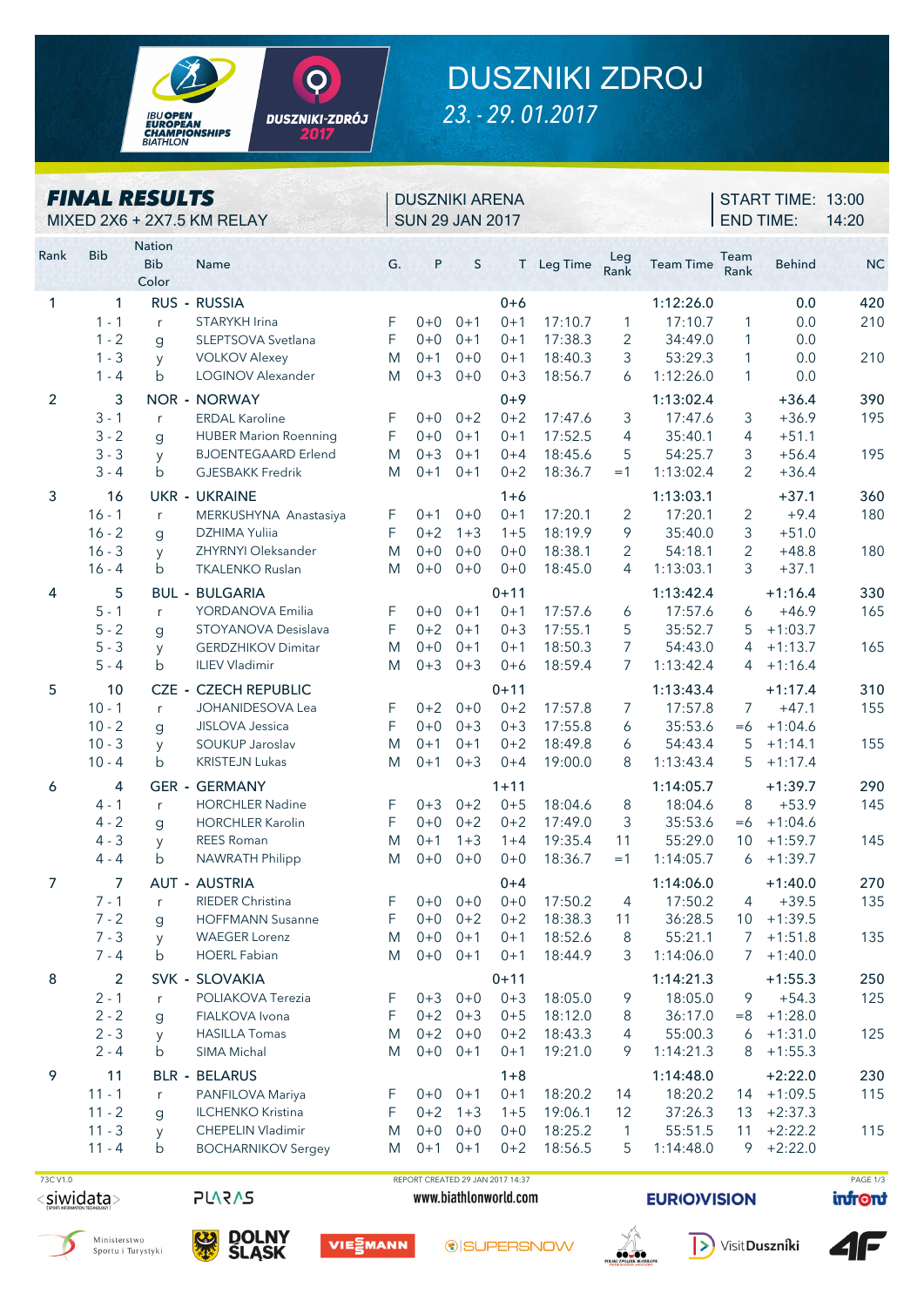

## **DUSZNIKI ZDROJ** 23. - 29. 01.2017

| <b>FINAL RESULTS</b><br>MIXED 2X6 + 2X7.5 KM RELAY |                      |                                      |                                                 | <b>SUN 29 JAN 2017</b> |                    | <b>DUSZNIKI ARENA</b>  |                    |                    |              | START TIME: 13:00<br><b>END TIME:</b> |                   | 14:20                  |           |
|----------------------------------------------------|----------------------|--------------------------------------|-------------------------------------------------|------------------------|--------------------|------------------------|--------------------|--------------------|--------------|---------------------------------------|-------------------|------------------------|-----------|
| Rank                                               | <b>Bib</b>           | <b>Nation</b><br><b>Bib</b><br>Color | Name<br>an manang pangangan                     | G.                     | P                  | S                      |                    | T Leg Time         | Leg<br>Rank  | <b>Team Time</b>                      | Team<br>Rank      | <b>Behind</b>          | <b>NC</b> |
| 10                                                 | 9                    |                                      | SWE - SWEDEN                                    |                        |                    |                        | $3 + 8$            |                    |              | 1:15:05.5                             |                   | $+2:39.5$              | 220       |
|                                                    | $9 - 1$              | r                                    | SKOTTHEIM Johanna                               | F                      | $0 + 1$            | $0 + 1$                | $0 + 2$            | 18:11.9            | 11           | 18:11.9                               | 11                | $+1:01.2$              | 110       |
|                                                    | $9 - 2$              | g                                    | <b>HOEGBERG Elisabeth</b>                       | F                      | $0 + 0$            | $0 + 0$                | $0 + 0$            | 17:08.0            | $\mathbf{1}$ | 35:19.9                               | $\overline{2}$    | $+30.9$                |           |
|                                                    | $9 - 3$              | <b>V</b>                             | <b>SODERHIELM Tiio</b>                          | M                      | $0 + 0$            | $2 + 3$                | $2 + 3$            | 20:02.1            | 15           | 55:22.0                               | 9                 | $+1:52.7$              | 110       |
|                                                    | $9 - 4$              | b                                    | <b>FEMLING Peppe</b>                            | M                      | $0 + 0$            | $1 + 3$                | $1 + 3$            | 19:43.5            | 12           | 1:15:05.5                             | 10                | $+2:39.5$              |           |
| 11                                                 | 6                    |                                      | FRA - FRANCE                                    |                        |                    |                        | $1 + 16$           |                    |              | 1:15:22.2                             |                   | $+2:56.2$              | 210       |
|                                                    | $6 - 1$              | r                                    | <b>VARCIN Coline</b>                            | F                      | $0 + 2$            | $0 + 1$                | $0 + 3$            | 18:16.6            | 12           | 18:16.6                               | 12                | $+1:05.9$              | 105       |
|                                                    | $6 - 2$              | g                                    | <b>LATUILLIERE Enora</b>                        | F                      | $0 + 3$            | $0 + 0$                | $0 + 3$            | 18:00.4            | 7            | 36:17.0                               | $=8$              | $+1:28.0$              |           |
|                                                    | $6 - 3$              | y                                    | <b>BEGUE Aristide</b>                           | M                      | $0 + 2$            | $0 + 2$                | $0 + 4$            | 19:04.5            | 9            | 55:21.5                               | 8                 | $+1:52.2$              | 105       |
|                                                    | $6 - 4$              | b                                    | <b>GUIGONNAT Antonin</b>                        | M                      | $0 + 3$            | $1 + 3$                | $1 + 6$            | 20:00.7            | 13           | 1:15:22.2                             | 11                | $+2:56.2$              |           |
| 12                                                 | 12                   |                                      | SUI - SWITZERLAND                               |                        |                    |                        | $0 + 15$           |                    |              | 1:16:17.1                             |                   | $+3:51.1$              | 200       |
|                                                    | $12 - 1$             | r                                    | <b>MEINEN Susanna</b>                           | F                      | $0 + 2$            | $0+2$                  | $0 + 4$            | 18:19.3            | 13           | 18:19.3                               | 13                | $+1:08.6$              | 100       |
|                                                    | $12 - 2$             | $\mathbf{q}$                         | <b>CADURISCH Irene</b>                          | F                      | $0 + 1$            | $0 + 2$                | $0 + 3$            | 18:26.7            | 10           | 36:46.0                               | 11                | $+1:57.0$              |           |
|                                                    | $12 - 3$             | y                                    | <b>JOLLER</b> Ivan                              | M                      | $0 + 0$            | $0 + 2$                | $0 + 2$            | 19:55.1            | 14           | 56:41.1                               | 12                | $+3:11.8$              | 100       |
|                                                    | $12 - 4$             | b                                    | <b>JAEGER Martin</b>                            | M                      | $0 + 3$            | $0 + 3$                | $0 + 6$            | 19:36.0            | 10           | 1:16:17.1                             | $12 \overline{ }$ | $+3:51.1$              |           |
| 13                                                 | 15                   |                                      | POL - POLAND                                    |                        |                    |                        | $1 + 7$            |                    |              | 1:16:41.1                             |                   | $+4:15.1$              | 190       |
|                                                    | $15 - 1$             | r                                    | MAKA Anna                                       | F                      | $0 + 0$            | $0 + 0$                | $0 + 0$            | 17:51.7            | 5            | 17:51.7                               | 5                 | $+41.0$                | 95        |
|                                                    | $15 - 2$             | $\mathbf{g}$                         | PITON Karolina                                  | F                      | $0 + 0$            | $1 + 3$                | $1 + 3$            | 19:25.9            | 16           | 37:17.6                               | 12                | $+2:28.6$              |           |
|                                                    | $15 - 3$             | y                                    | SZCZUREK Lukasz                                 | M                      | $0 + 1$            | $0 + 1$                | $0 + 2$            | 19:41.2            | 12           | 56:58.8                               | 13                | $+3:29.5$              | 95        |
|                                                    | $15 - 4$             | b                                    | NEDZA-KUBINIEC Andrzej                          | M                      | $0 + 1$            | $0 + 1$                | $0 + 2$            | 19:42.3            | 11           | 1:16:41.1                             | 13                | $+4:15.1$              |           |
| 14                                                 | 20                   |                                      | USA - USA                                       |                        |                    |                        | $0 + 9$            |                    |              | 1:17:13.4                             |                   | $+4:47.4$              | 180       |
|                                                    | $20 - 1$             | r                                    | <b>DREISSIGACKER Emily</b>                      | F                      | $0 + 0$            | $0 + 1$                | $0 + 1$            | 18:11.0            | 10           | 18:11.0                               | 10                | $+1:00.3$              | 90        |
|                                                    | $20 - 2$             | g                                    | <b>GROSSMAN Hallie</b>                          | F                      | $0 + 1$            | $0 + 1$                | $0 + 2$            | 19:17.3            | 14           | 37:28.3                               | 14                | $+2:39.3$              |           |
|                                                    | $20 - 3$             | y                                    | <b>DURTSCHI Max</b>                             | M                      | $0 + 1$            | $0 + 1$                | $0 + 2$            | 19:32.5            | 10           | 57:00.8                               | 14                | $+3:31.5$              | 90        |
|                                                    | $20 - 4$             | b                                    | ELLINGSON Jakob                                 | M                      | $0 + 3$            | $0 + 1$                | $0 + 4$            | 20:12.6            | 15           | 1:17:13.4                             | 14                | $+4:47.4$              |           |
| 15                                                 | 13                   |                                      | FIN - FINLAND                                   |                        |                    |                        | $0+9$              |                    |              | 1:18:42.5                             |                   | $+6:16.5$              | 170       |
|                                                    | $13 - 1$             | r                                    | <b>TALVITIE Tiia-Maria</b>                      | F                      | $0 + 0$            | $0 + 0$                | $0 + 0$            | 18:22.2            | 15           | 18:22.2                               | 15                | $+1:11.5$              | 85        |
|                                                    | $13 - 2$             | $\mathbf{g}$                         | <b>JAENKAE Erika</b>                            | F                      | $0 + 2$            | $0 + 3$                | $0 + 5$            | 19:14.8            | 13           | 37:37.0                               | 15                | $+2:48.0$              |           |
|                                                    | $13 - 3$<br>$13 - 4$ | <b>V</b><br>b                        | LEHTOMAA Henri<br><b>REPO Antti</b>             | M<br>M                 | $0 + 0$<br>$0 + 0$ | $0 + 2$<br>$0 + 2$     | $0 + 2$<br>$0 + 2$ | 20:23.2<br>20:42.3 | 16<br>16     | 58:00.2<br>1:18:42.5                  | 15<br>15          | $+4:30.9$              | 85        |
|                                                    |                      |                                      |                                                 |                        |                    |                        |                    |                    |              |                                       |                   | $+6:16.5$              |           |
| 16                                                 | 19                   |                                      | CAN - CANADA                                    |                        |                    |                        | $0 + 3$            |                    |              | 1:19:05.9                             |                   | $+6:39.9$              | 160       |
|                                                    | $19 - 1$             | r                                    | <b>YUNGBLUT Erin</b>                            | F                      |                    | $0+0$ $0+2$            | $0+2$              | 19:38.4            | 18           | 19:38.4                               | 18                | $+2:27.7$              | 80        |
|                                                    | $19 - 2$<br>$19 - 3$ | g                                    | TAM VON BURG Leilani<br><b>NEUMANN Matthew</b>  | F<br>M                 | $0+0$<br>$0+0$     | $0 + 1$<br>$0 + 0$     | $0 + 1$<br>$0 + 0$ | 19:26.3            | 17           | 39:04.7                               | 16                | $+4:15.7$<br>$+5:26.7$ |           |
|                                                    | $19 - 4$             | y<br>b                               | <b>CAMPBELL Carsen</b>                          | M                      | $0 + 0$            | $0 + 0$                | $0 + 0$            | 19:51.3<br>20:09.9 | 13<br>14     | 58:56.0<br>1:19:05.9                  | 16<br>16          | $+6:39.9$              | 80        |
|                                                    |                      |                                      |                                                 |                        |                    |                        |                    |                    |              |                                       |                   |                        |           |
| 17                                                 | 14                   |                                      | ROU - ROMANIA                                   |                        |                    |                        | $0 + 6$            |                    |              | LAP                                   |                   |                        | 150       |
|                                                    | $14 - 1$<br>$14 - 2$ | r                                    | <b>SALMAN Diana</b><br><b>COTRUS Ana Larisa</b> | F<br>F                 | $0 + 2$            | $0+0$ $0+1$<br>$0 + 0$ | $0 + 1$<br>$0 + 2$ | 19:29.8            | 17<br>19     | 19:29.8<br>39:41.3                    | 17<br>18          | $+2:19.1$<br>$+4:52.3$ | 75        |
|                                                    | $14 - 3$             | g                                    | <b>UNGUREANU Marius</b>                         | M                      | $0 + 1$            | $0 + 2$                | $0 + 3$            | 20:11.5            |              | LAP                                   | 17                |                        | 75        |
|                                                    | $14 - 4$             | y<br>b                               | <b>SERBAN Denis</b>                             | M                      |                    |                        |                    |                    |              |                                       |                   |                        |           |
|                                                    |                      |                                      |                                                 |                        |                    |                        |                    |                    |              |                                       |                   |                        |           |
| 18                                                 | 8<br>$8 - 1$         |                                      | LTU - LITHUANIA<br>VITKUNAITE Kotryna           |                        | $0+0$              | $0 + 0$                | $1 + 3$            | 19:27.5            |              | LAP<br>19:27.5                        | 16                | $+2:16.8$              | 140<br>70 |
|                                                    | $8 - 2$              | $r_{\parallel}$                      | LESCINSKAITE Gabriele                           | F<br>F                 | $0+0$              | $1 + 3$                | $0+0$<br>$1 + 3$   | 19:55.4            | 16<br>18     | 39:22.9                               | 17                | $+4:33.9$              |           |
|                                                    | $8 - 3$              | $\mathbf{g}$<br>y                    | <b>BANYS Linas</b>                              | M                      | $0+0$              | $0 + 0$                | $0 + 0$            |                    |              | LAP                                   | 18                |                        | 70        |
|                                                    | $8 - 4$              | b                                    | <b>DEMKOV Deivid</b>                            | M                      |                    |                        |                    |                    |              |                                       |                   |                        |           |
|                                                    |                      |                                      |                                                 |                        |                    |                        |                    |                    |              |                                       |                   |                        |           |

73C V1.0 <siwidata>

















*SISUPERSNOW*